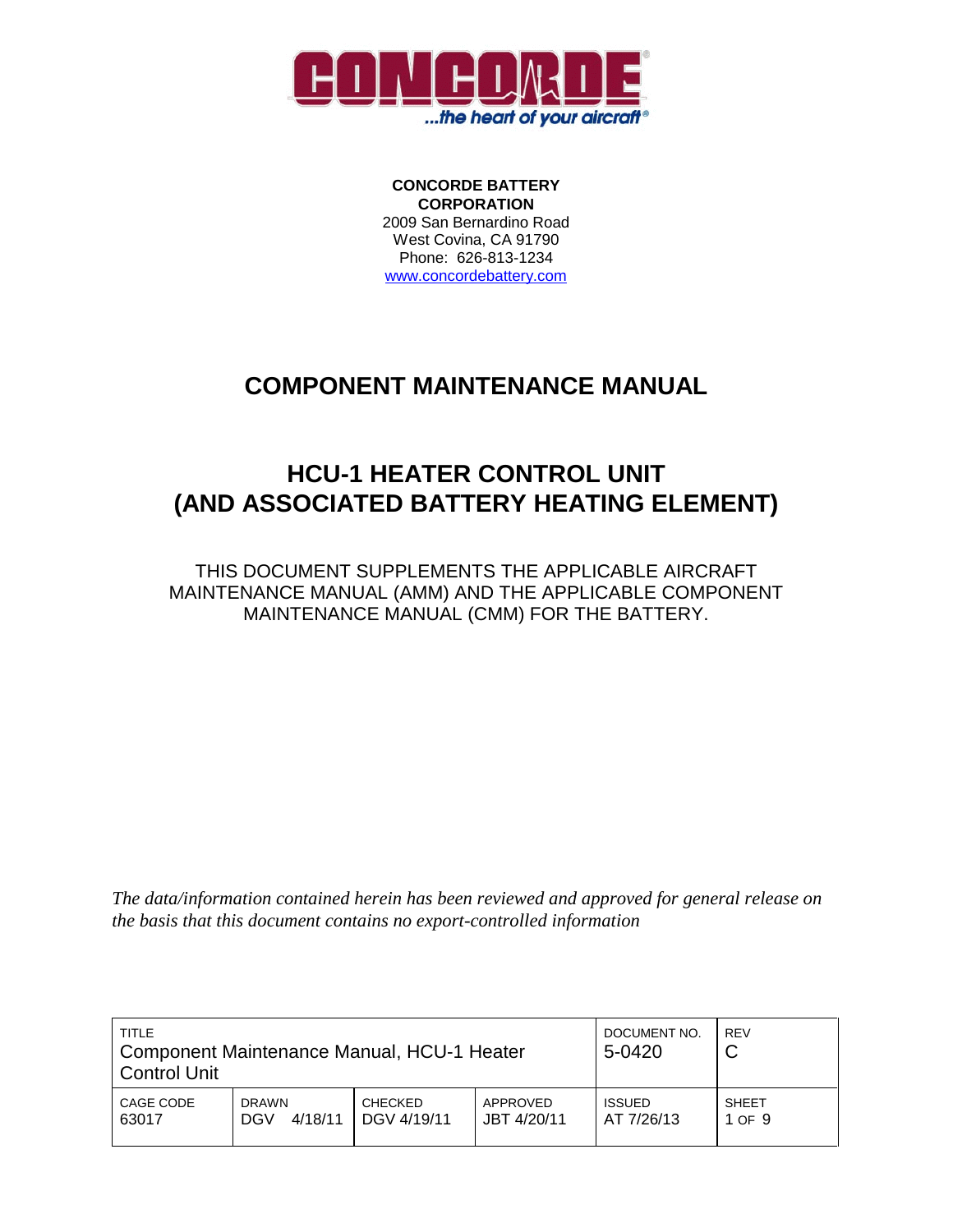### RECORD OF REVISIONS

| Revision  | Description                                 | Date     | Approved |
|-----------|---------------------------------------------|----------|----------|
| <b>NC</b> | Initial Release.                            | 04/20/11 | JBT      |
| A         | Title changed from ICA to CMM.              | 06/19/12 | JBT      |
| B         | Rev Airworthiness Limitations per TSO-C173A | 06/28/13 | JBT      |
| C         | Rev Add TSO Incomplete and explanation      | 07/25/13 | JBT      |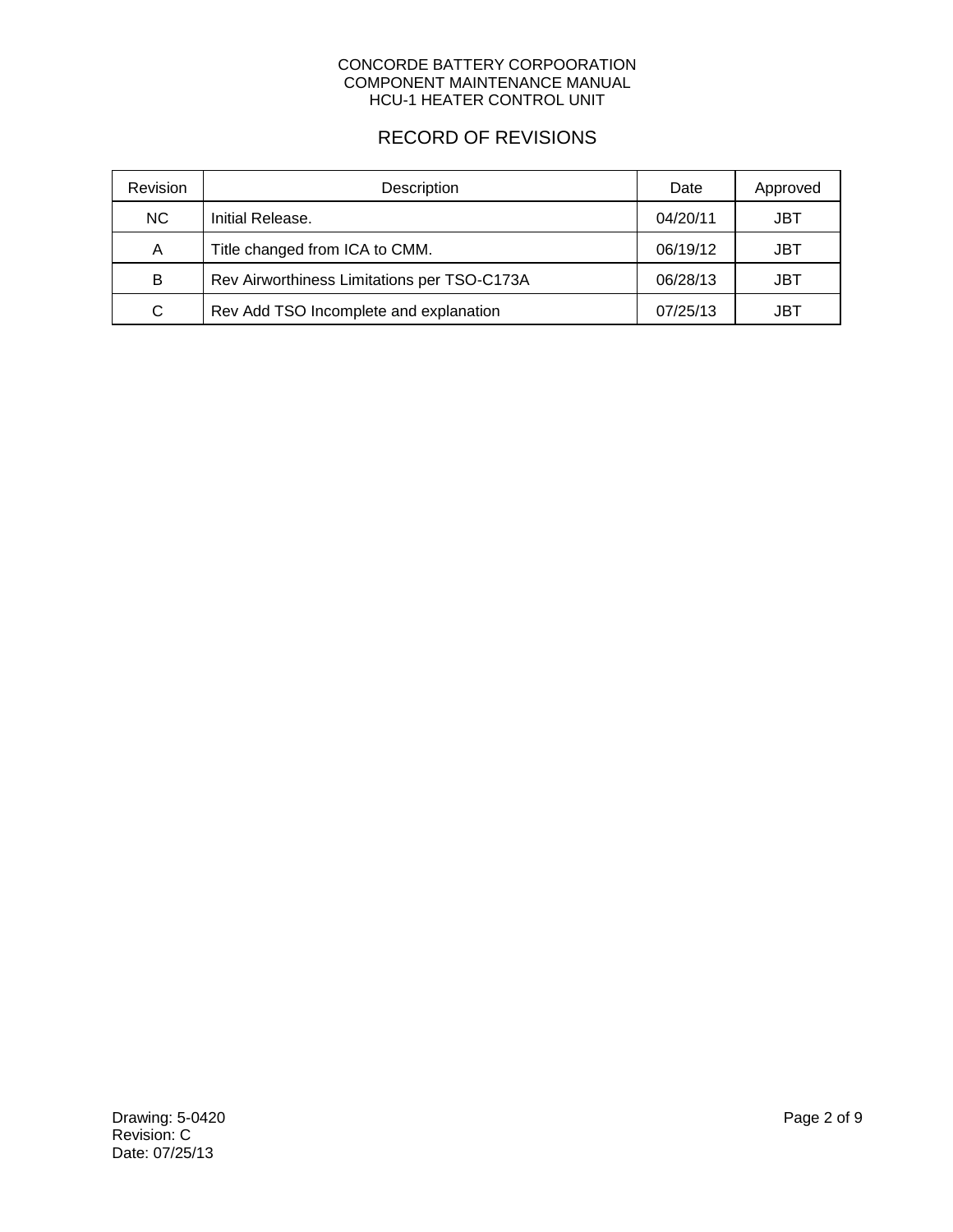## **CONTENTS**

|                | Page |
|----------------|------|
| 1 <sub>1</sub> |      |
| 2.             |      |
| 3.             |      |
| 4.             |      |
| 5.             |      |
| 6.             |      |
| 7 <sub>1</sub> |      |
| 8.             |      |
| 9.             |      |
| 10.            |      |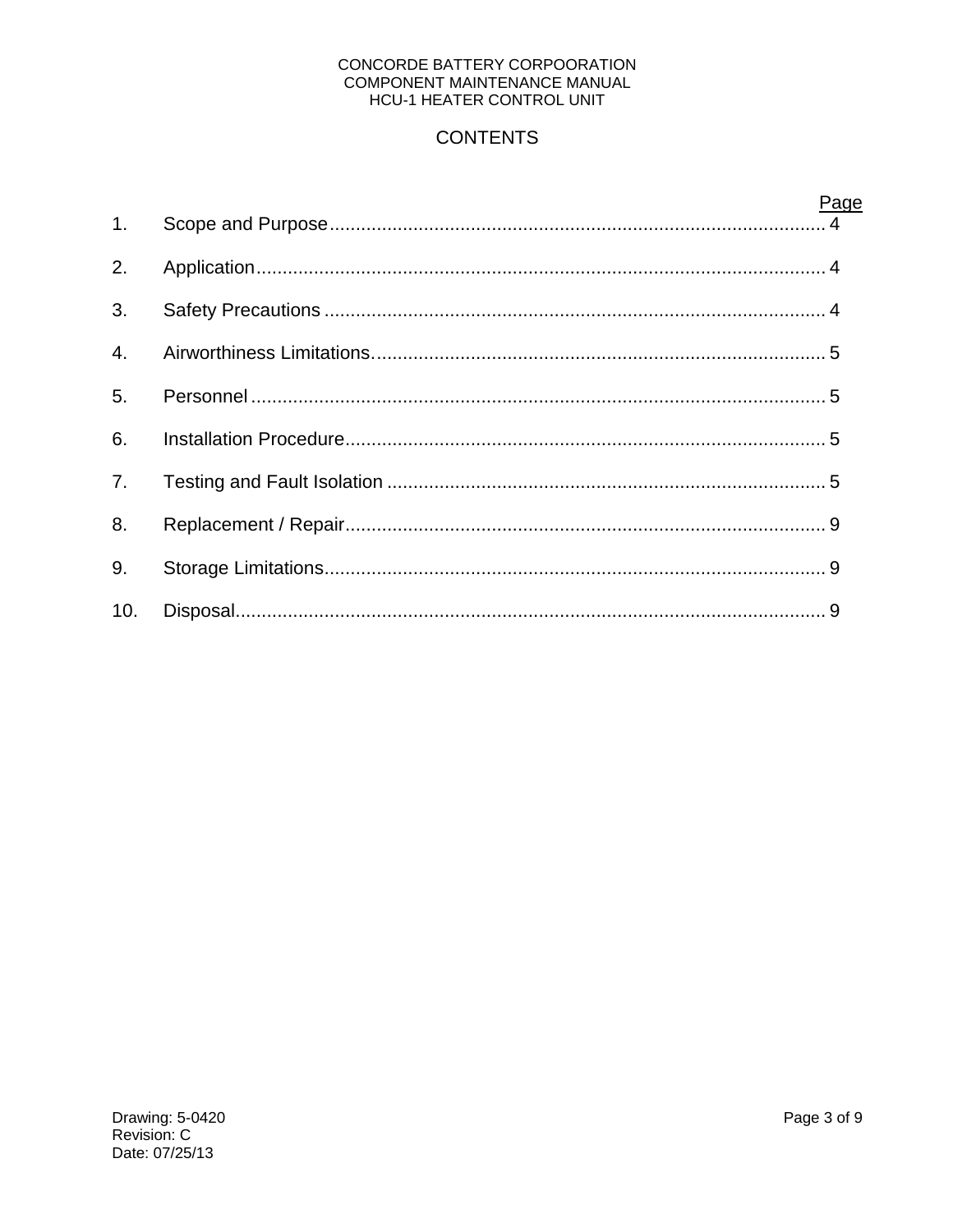- 1. Scope and Purpose: This Maintenance Manual Supplement provides instructions to insure satisfactory operation, maintenance, and repair of the Concorde HCU-1 Heater Control Unit (HCU) and the associated heating element within the battery.
- 2. Application: The HCU-1 Heater Control Unit is designed for use with  $RG^{\circledast}$  Series batteries containing internal heating elements. An HCU must be installed on the heated series of Concorde TSO batteries in order for the battery assembly to operate as designed. See table of compatibility in Section 2 Application of the individual battery CMM. The HCU by itself is INCOMPLETE and may not be installed in an aircraft.
- 3. Safety Precautions:
	- a. **WARNING: LOW CAPACITY HAZARD.** Aircraft batteries are certified to have a certain minimum capacity for emergency operations in the event of a electrical generator system failure. Never use a battery that has less than 80% of rated capacity.
	- b. **WARNING: ELECTRIC BURN HAZARD.** Lead-acid batteries are capable of delivering high currents if the terminals are shorted. The resulting heat can cause severe burns and is a potential fire hazard. Take the following precautions:
		- Do not place tools or metal objects across battery terminals.
		- Do not wear conductive rings, belt buckles, watches or other jewelry when servicing batteries.
		- Wear insulated gloves and use insulated tools when servicing batteries.
		- Install battery terminal protectors whenever the battery is not connected in the aircraft or to the test equipment.
	- c. **WARNING: DANGER OF EXPLODING BATTERIES.** Lead-acid batteries can produce explosive mixtures of hydrogen and oxygen while on charge or discharge, which can explode if ignited. Take the following precautions:
		- Do not smoke, use an open flame, or cause sparking near a battery.
		- Wear proper eye and face protection when servicing batteries.
		- Make sure work area is well ventilated.
		- Do not constant current charge a battery when installed in an aircraft.
		- Connect cables securely to the battery terminals to avoid arcing.
	- d. **WARNING: DANGER OF CHEMICAL BURNS.** Lead-acid batteries contain sulfuric acid which can cause severe burns to body tissue**.** Take the following precautions:
		- Never remove or damage vent valves.
		- Avoid contact of the electrolyte with skin, eyes or clothing.
		- Do not touch eyes after touching battery.
		- In the event of acid in the eyes, flush thoroughly with clean cool water for several minutes and get professional medical attention immediately.
		- Refer to battery MSDS for additional information.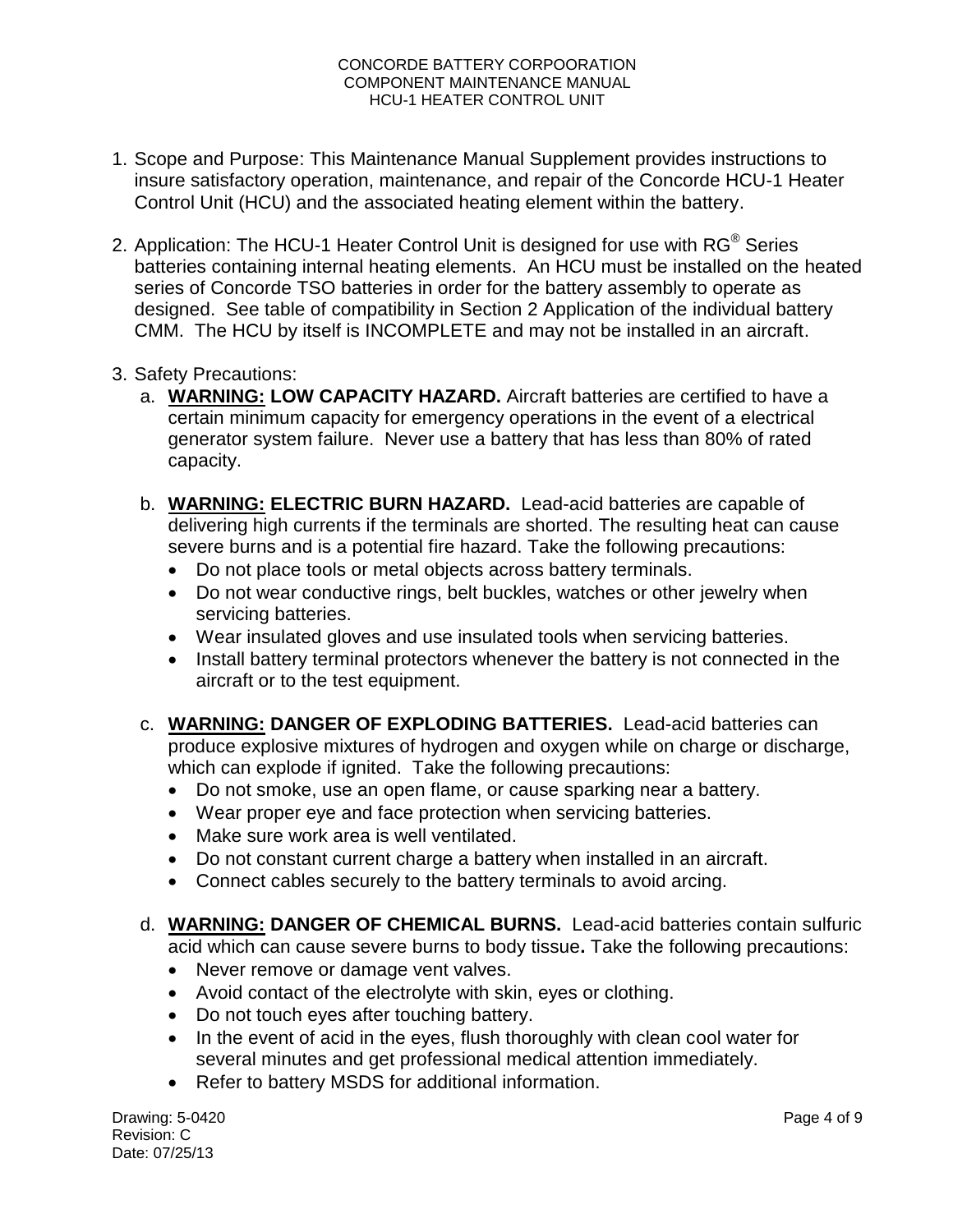- e. **CAUTION: DANGER OF EQUIPMENT DAMAGE.** To prevent damage to the connector, arc burns, or explosion, batteries should never be connected or disconnected while being charged or discharged. Batteries must be connected or disconnected only when the circuit is open. Ensure the aircraft battery switch, external power source, or the charger/analyzer is in the AOFF@ position before connecting or disconnecting the battery. Battery terminal protectors should be installed whenever the battery is not connected in the aircraft or to the test equipment.
- 4. Airworthiness Limitations:

a. For batteries covered by TSO-C173 the following limitation applies: The conditions and tests for TSO approval of this HCU are minimum performance standards. Those installing this HCU, on or in a specific type or class of aircraft, must determine that the aircraft installation conditions are within the TSO standards. TSO articles must have separate approval for installation in an aircraft. The article may be installed only according to 14CFR part 43 or the applicable airworthiness requirements. Nickelcadmium and lead-acid battery safety concerns include the possibility of fire and venting violently.

b. For batteries not covered by TSO-C173, there are no airworthiness limitations associated with the installation of Concorde HCUs in an aircraft.

- 5. Personnel: Only personnel authorized by the cognizant aviation authority are permitted to service Concorde HCUs. For aircraft registered in the USA, 14CFR Part 43.3 applies.
- 6. Installation Procedure:
	- a. Install HCU on battery per Concorde Drawing 5-0313.
	- b. Install battery in accordance with the instructions for the battery installation.
	- c. Connect HCU to the aircraft using the mating connector in the aircraft.
	- d. Annotate log book with HCU serial number and date of installation.
- 7. Testing and Fault Isolation:
	- a. Test the HCU every 12 months  $(\pm 1 \text{ month})$  or whenever:
		- HCU operation appears to be faulty.
		- HCU is mated to a different battery assembly.
	- b. Refer to Figure 1 for electrical schematic of HCU and Table 1 for a list of test equipment.
	- c. With the HCU installed on the battery, test the battery DC heating element as follows: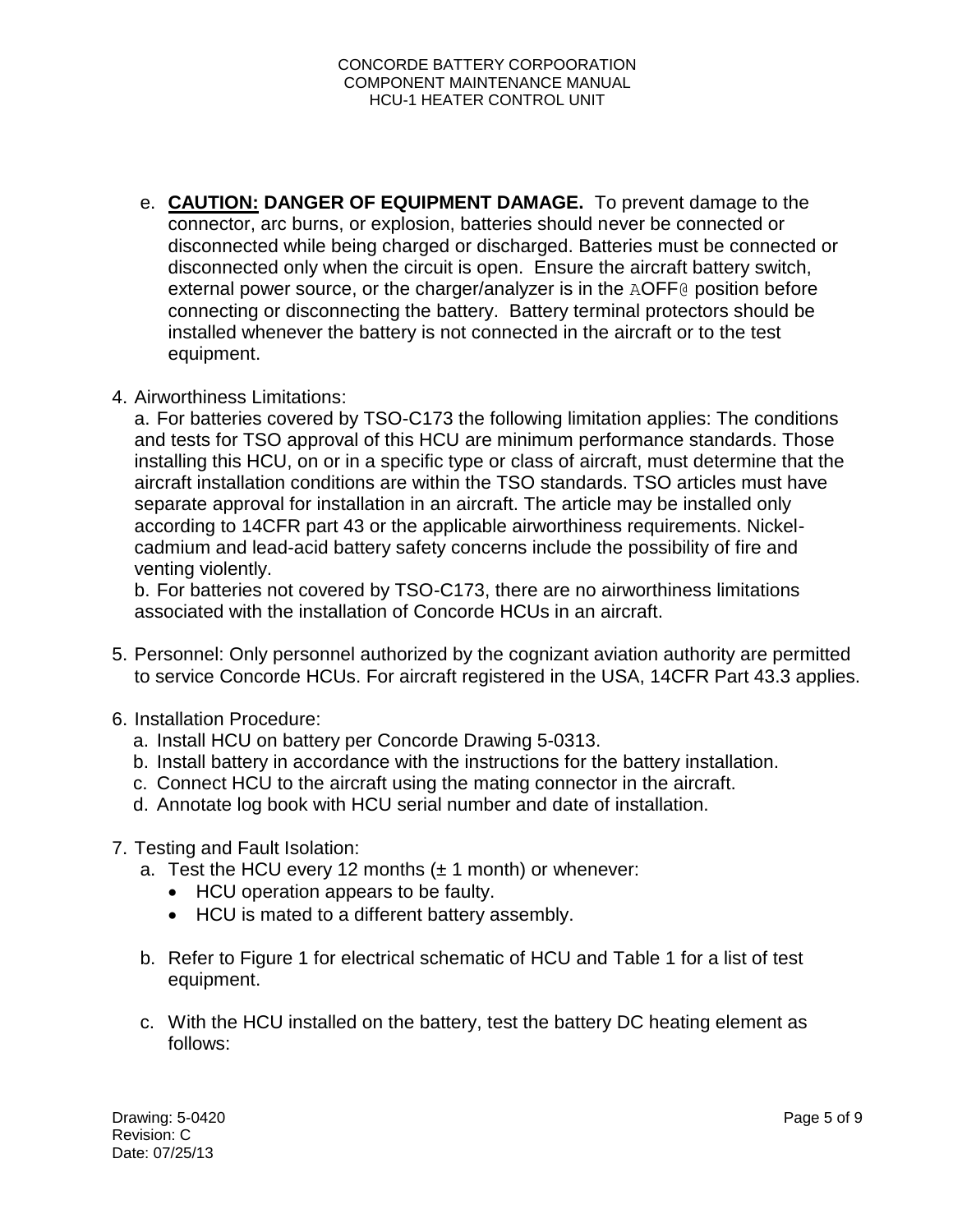1. Calculate the nominal resistance of the DC heating element based on the voltage and current rating using the following formula:

R\_calculated = Heater Voltage/Heater Amperage

### **NOTE: Refer to the envelope drawing of the battery to obtain the rated Heater Voltage and Heater Amperage for the DC heater.**

2. Multiply the calculated resistance by 1.20 to get the maximum allowable resistance and multiply the calculated resistance by 0.80 to get the minimum allowable resistance:

R maximum = R calculated x 1.20 R minimum = R calculated  $x$  0.80

3. Measure the resistance between J2 pins C and D. If the measured resistance is more than R\_maximum or less than R\_minimum, reject the battery.

Example: Heater rating from battery envelope drawing is 7.08 Amps at 28.25 VDC.

R calculated =  $28.25/7.08 = 3.99$  ohms.

R maximum = R calculated x  $1.20 = 3.99$  ohms x  $1.20 = 4.79$  ohms

R minimum = R calculated x  $0.80 = 3.99$  ohms x  $0.80 = 3.19$  ohms.

If the measured resistance is more than 4.79 ohms or less than 3.19 ohms, reject the battery.

4. Measure the resistance between J2 pin C and battery case, and between J2 pin D and battery case. If either resistance is less than 1 megohm, reject the battery.

### **NOTE: To get a true reading from the battery case, probe one of the HCU mounting screws.**

- d. To access the HCU components that require testing, remove the HCU from the battery.
- e. Test the heater thermostat (TS1) as follows:
	- 1. Place digital thermometer probe in thermal contact with thermostat TS1.
	- 2. Use freeze spray to decrease the temperature of TS1 below  $15.5^{\circ}C$  (60 $^{\circ}F$ ).
	- 3. Measure the resistance between J2 pins A and C.
	- 4. If the measured resistance is greater than 1 ohm, reject the HCU.
	- 5. Use a heat gun to increase the temperature of TS1 above 29.4°C (85°F).
	- 6. Measure resistance between J2 pins A and C.
	- 7. If the measured resistance is less than 1 megohm, reject the HCU.
- f. Test the heater thermostat (TS2) as follows:

Drawing: 5-0420 Revision: C Date: 07/25/13 Page 6 of 9 1. Place digital thermometer probe in thermal contact with thermostat TS2.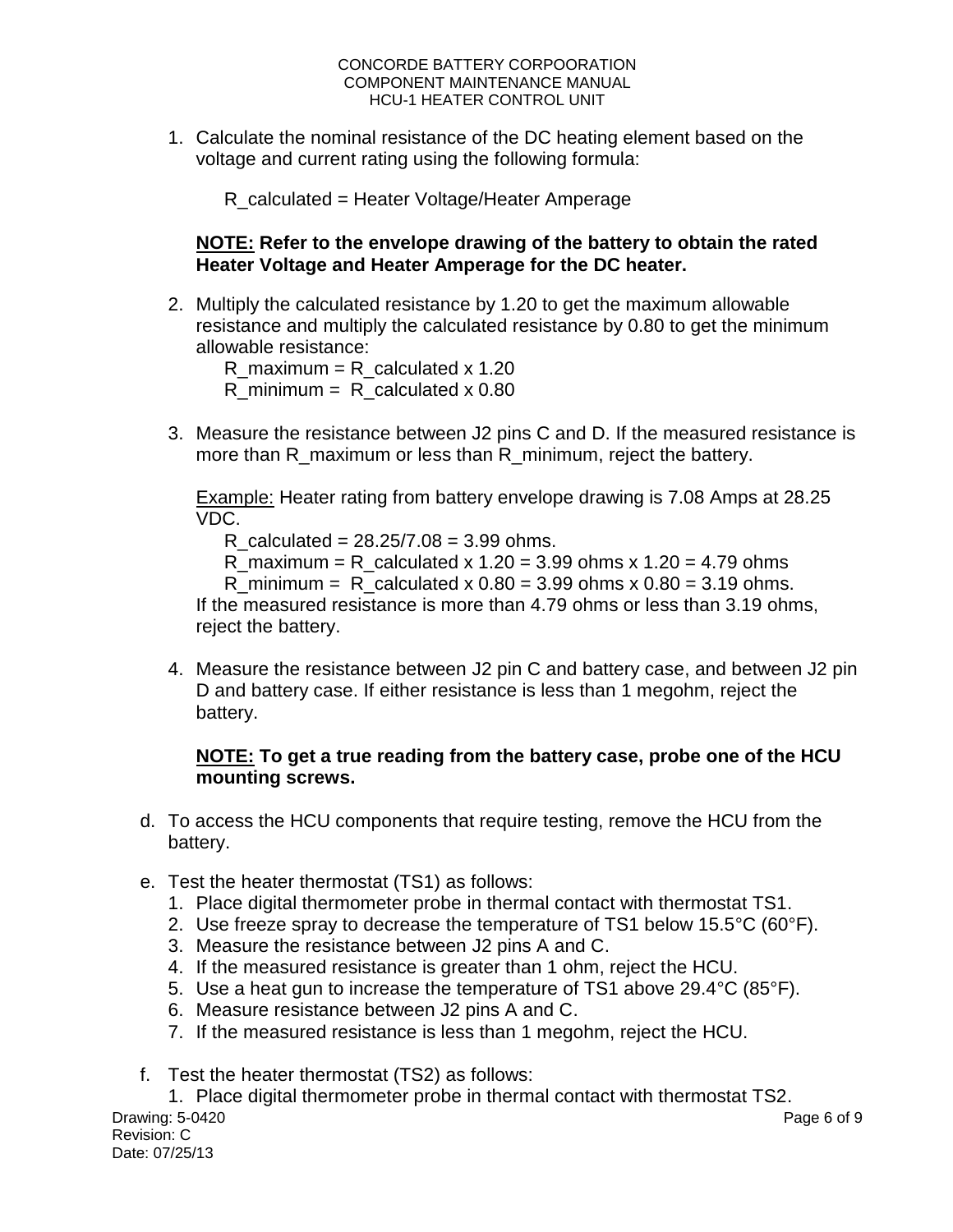- 2. Use freeze spray to decrease the temperature of TS2 below 4.4°C (40°F).
- 3. Measure the resistance between J2 pins A and B.
- 4. If the measured resistance is greater than 1 ohm, reject the HCU.
- 5. Use a heat gun to increase the temperature of TS2 above 18.3°C (65°F).
- 6. Measure resistance between J2 pins A and B.
- 7. If the measured resistance is less than 1 megohm, reject the HCU.
- g. Install the HCU on the battery and re-check the battery DC heating element per paragraph 7(c).

h. Troubleshooting Summary:

| <b>Symptom</b>                                                      | <b>Probable Cause</b> | <b>Corrective Action</b> |
|---------------------------------------------------------------------|-----------------------|--------------------------|
| Resistance of DC heater<br>element out of range                     | Heater failure        | Replace battery          |
| Resistance of DC heater to<br>battery case is less than 1<br>megohm | Heater failure        | Replace battery          |
| TS1 out of range                                                    | <b>TS1</b> failure    | Replace HCU              |
| TS2 out of range                                                    | <b>TS2 failure</b>    | Replace HCU              |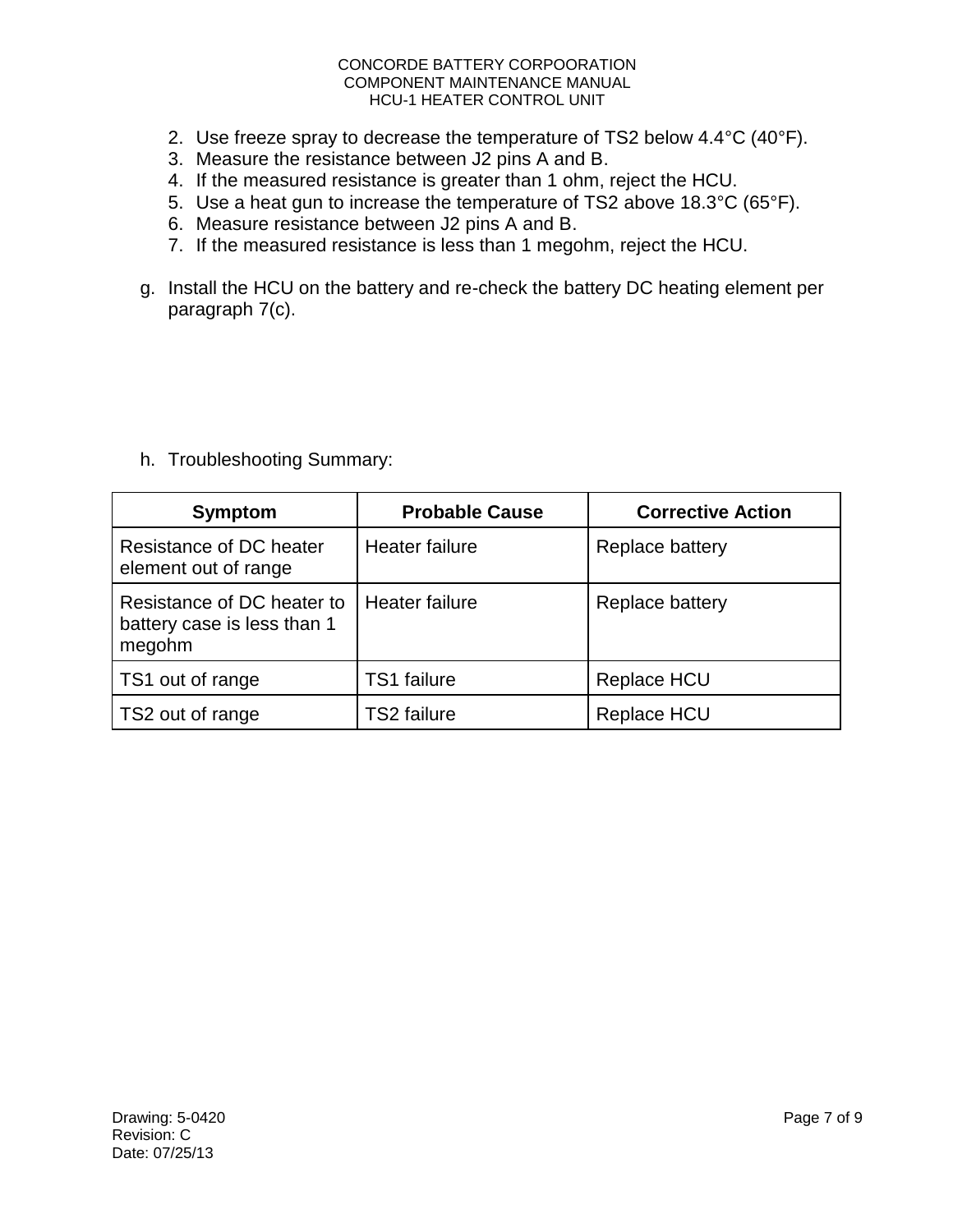

Figure 1. Schematic Diagram for HCU-1